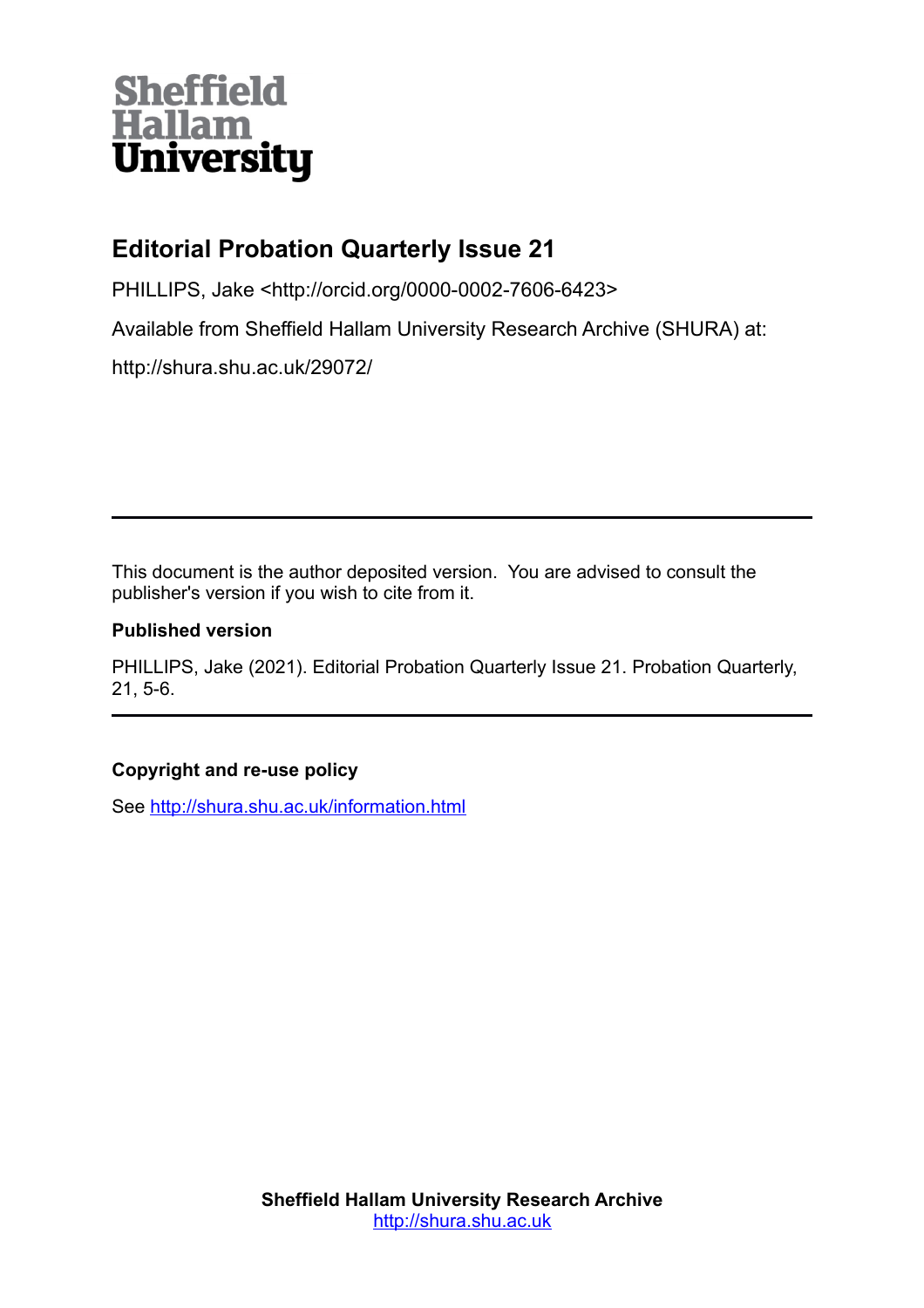**5**

I am delighted to publish Issue 21 of *Probation Quarterly.* This is my first issue fully in charge as editor and I hope you find the articles in this issue as interesting and relevant to practice as I do. The last few months have been important in the world of probation with a key milestone in the post-TR unification of CRCs and the NPS taking place on 25 June. It seemed to me – looking in from the outside – that this event was accompanied by a full-on awareness raising effort with regional probation directors reporting on Twitter from Unpaid Work sites on the day itself and other media engagements occurring in subsequent weeks. As someone who has long believed that probation deserves more media and public attention this was good to see, although some of the language around introducing chain gangs and probation practitioners as 'crime fighters' seemed rather incongruent with what I see and hear when conducting research in and around the world of probation. That said, it is useful to be reminded of the power that the Probation Service has over the people it subjects to supervision and tweets from the Ministry of Justice served to illustrate that nicely, if unintentionally. These efforts to position probation in the limelight culminated in the first ever celebration of ['probation day'](https://www.hmppsinsights.co.uk/probation-day/) on 21 August,

marking the date on which the [Probation of](https://www.legislation.gov.uk/ukpga/Edw7/7/17/enacted)  [Offenders Act](https://www.legislation.gov.uk/ukpga/Edw7/7/17/enacted) was passed in 1907. Probation day events seemed to be more balanced and truer to practitioners' values than the punitivism of those MoJ tweets and I hope we continue to see such portrayals of probation in the future.

On a related note, I have spent some time in the last three months thinking about the use of language in probation, especially when it comes to the way I (i.e. someone without lived experience of systems of punishment) refer to people under supervision. As part of this I have developed a short guide to language that I am asking all PQ contributors to adhere to. You can [read the full policy here](https://static1.squarespace.com/static/5ec3ce97a1716758c54691b7/t/60d9c35377db0f12778bd351/1624884051251/Language+policy.pdf) but, briefly, I am asking writers to use person-centred language as much as possible and to avoid stigmatising words such as 'offender' which does little more than describe *what* people are rather than describe who they are. I would like to thank David and Jahmaine (members of the Revolving Doors Lived Experience Team) and Philip Mullen (Research Manager at Revolving Doors) for their help with developing this guidance. If you have any thoughts on it, please do get in touch.